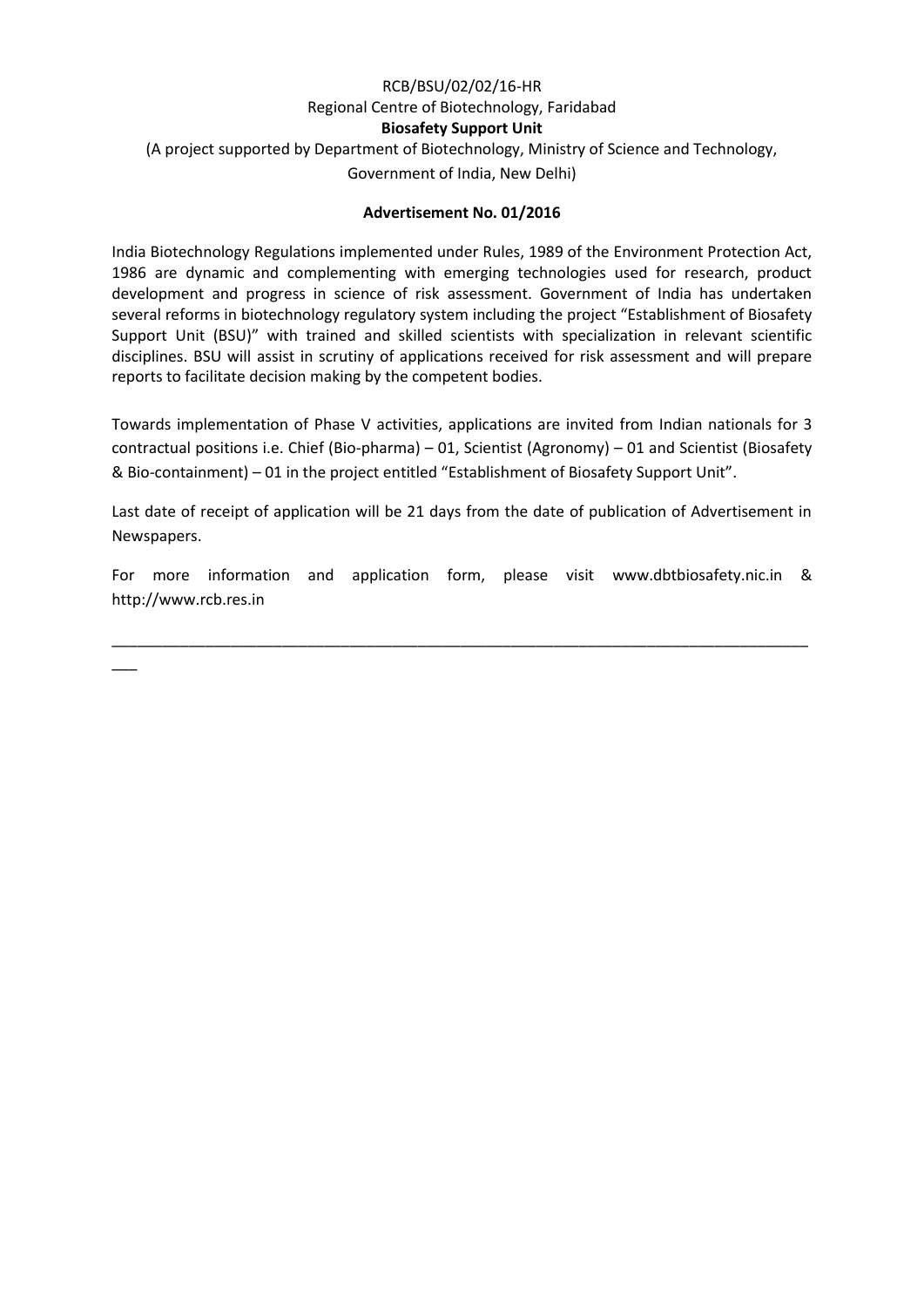### RCB/BSU/02/02/16-HR Regional Centre of Biotechnology, Faridabad **Biosafety Support Unit** (A project supported by Department of Biotechnology, Ministry of Science and Technology, Government of India, New Delhi)

### **Advertisement No. -01/2016**

Applications are invited from Indian nationals for 3 (Three) contractual positions i.e. Chief (Bio-pharma) – 01, Scientist (Agronomy) – 01 and Scientist (Biosafety & Bio-containment) - 01 in the project titled "Establishment of Biosafety Support Unit (BSU)". The tasks of Chief (Bio-pharma) and Scientists are enclosed at Annexure – 1. The positions are purely on contract basis and will be governed by the terms and conditions prescribed by Regional Centre of Biotechnology, Faridabad for contract positions.

2. The details of contractual positions, essential qualifications, desired experience, monthly remuneration and age limit are given below:

| S.No. | Name of                     | <b>Educational and other qualifications required</b>                                                                                                                                                                                                                                                                                                                                                                                                                                                                                                                                                                                                                                                                                                                                                                                                                                                                                                                                                                                                                                                                                                                                      | <b>Monthly</b>                                                    | <b>Age Limit</b>                                                                                                        |
|-------|-----------------------------|-------------------------------------------------------------------------------------------------------------------------------------------------------------------------------------------------------------------------------------------------------------------------------------------------------------------------------------------------------------------------------------------------------------------------------------------------------------------------------------------------------------------------------------------------------------------------------------------------------------------------------------------------------------------------------------------------------------------------------------------------------------------------------------------------------------------------------------------------------------------------------------------------------------------------------------------------------------------------------------------------------------------------------------------------------------------------------------------------------------------------------------------------------------------------------------------|-------------------------------------------------------------------|-------------------------------------------------------------------------------------------------------------------------|
|       | contractual                 |                                                                                                                                                                                                                                                                                                                                                                                                                                                                                                                                                                                                                                                                                                                                                                                                                                                                                                                                                                                                                                                                                                                                                                                           | Remunerati                                                        |                                                                                                                         |
|       | position                    |                                                                                                                                                                                                                                                                                                                                                                                                                                                                                                                                                                                                                                                                                                                                                                                                                                                                                                                                                                                                                                                                                                                                                                                           | on                                                                |                                                                                                                         |
| 1.    | Chief (Bio-<br>pharma) - 01 | <b>Essential Qualifications:</b><br>PhD/MD in Pharmacology / Toxicology /<br>$\mathbf{i}$<br>Molecular Biology/ Medicine / Pharmaceutical<br>Biotechnology / Microbiology or in any branch<br>of Life Science of relevance to biologicals from<br>a recognized University / Institute and<br>First class degree at M.Sc / M.Tech / MBBS<br>$\mathbf{ii}$<br>level from a recognized University / Institute<br><b>Essential Experience:</b><br>Minimum 6 years' (out of which minimum 3<br>$(i)$ .<br>years regular service in Pay band-4: Rs.37400-<br>67000 plus grade pay: Rs.7600 or equivalent,<br>if working in Govt. Sector or drawing<br>minimum Annual CTC of Rs.7.00 lakhs if<br>working in private sector) experience in<br>research / teaching / regulatory work.<br>Should<br>made<br>original<br>scientific<br>(ii).<br>have<br>contributions as evidenced by Patents and / or<br>Publications/Technology<br>Development<br>and<br>Transfer of Technology.<br>Desirable Experience:<br>2 years' experience in Regulatory work.<br>(i).<br>Guiding research at doctoral level in relevant<br>(ii).<br>field or handling of Research Project as Project<br>Leader in industry. | Rs.80,000/-<br>to<br>Rs.1,00,000/-<br>(based<br>on<br>experience) | <b>Not</b><br>exceeding<br>45 years.<br>Note:<br>Retired<br>Scientist<br>be<br>can<br>considered<br>62<br>upto<br>years |
|       |                             | Running / Head of a division in the Center /<br>(iii).<br>Institution.                                                                                                                                                                                                                                                                                                                                                                                                                                                                                                                                                                                                                                                                                                                                                                                                                                                                                                                                                                                                                                                                                                                    |                                                                   |                                                                                                                         |
| 2.    | Scientist                   | <b>Essential Qualifications:</b>                                                                                                                                                                                                                                                                                                                                                                                                                                                                                                                                                                                                                                                                                                                                                                                                                                                                                                                                                                                                                                                                                                                                                          | Rs.50,000/-                                                       | 37 years on                                                                                                             |
|       | (Agronomy) -                | Ph. D. in Agronomy and<br>$(i)$ .                                                                                                                                                                                                                                                                                                                                                                                                                                                                                                                                                                                                                                                                                                                                                                                                                                                                                                                                                                                                                                                                                                                                                         | to                                                                | the last date                                                                                                           |
|       | 01                          | First Class Degree at MSc / M.Tech level in<br>(ii).                                                                                                                                                                                                                                                                                                                                                                                                                                                                                                                                                                                                                                                                                                                                                                                                                                                                                                                                                                                                                                                                                                                                      | Rs.70,000/-                                                       | of                                                                                                                      |
|       |                             | Agronomy/Agriculture                                                                                                                                                                                                                                                                                                                                                                                                                                                                                                                                                                                                                                                                                                                                                                                                                                                                                                                                                                                                                                                                                                                                                                      | per<br>month                                                      | application                                                                                                             |
|       |                             | <b>Essential Experience:</b>                                                                                                                                                                                                                                                                                                                                                                                                                                                                                                                                                                                                                                                                                                                                                                                                                                                                                                                                                                                                                                                                                                                                                              | based<br>on                                                       |                                                                                                                         |
|       |                             | Minimum one year Post-Doctoral experience preferably                                                                                                                                                                                                                                                                                                                                                                                                                                                                                                                                                                                                                                                                                                                                                                                                                                                                                                                                                                                                                                                                                                                                      | experience                                                        |                                                                                                                         |
|       |                             | in design, execution and analysis of field trials                                                                                                                                                                                                                                                                                                                                                                                                                                                                                                                                                                                                                                                                                                                                                                                                                                                                                                                                                                                                                                                                                                                                         |                                                                   |                                                                                                                         |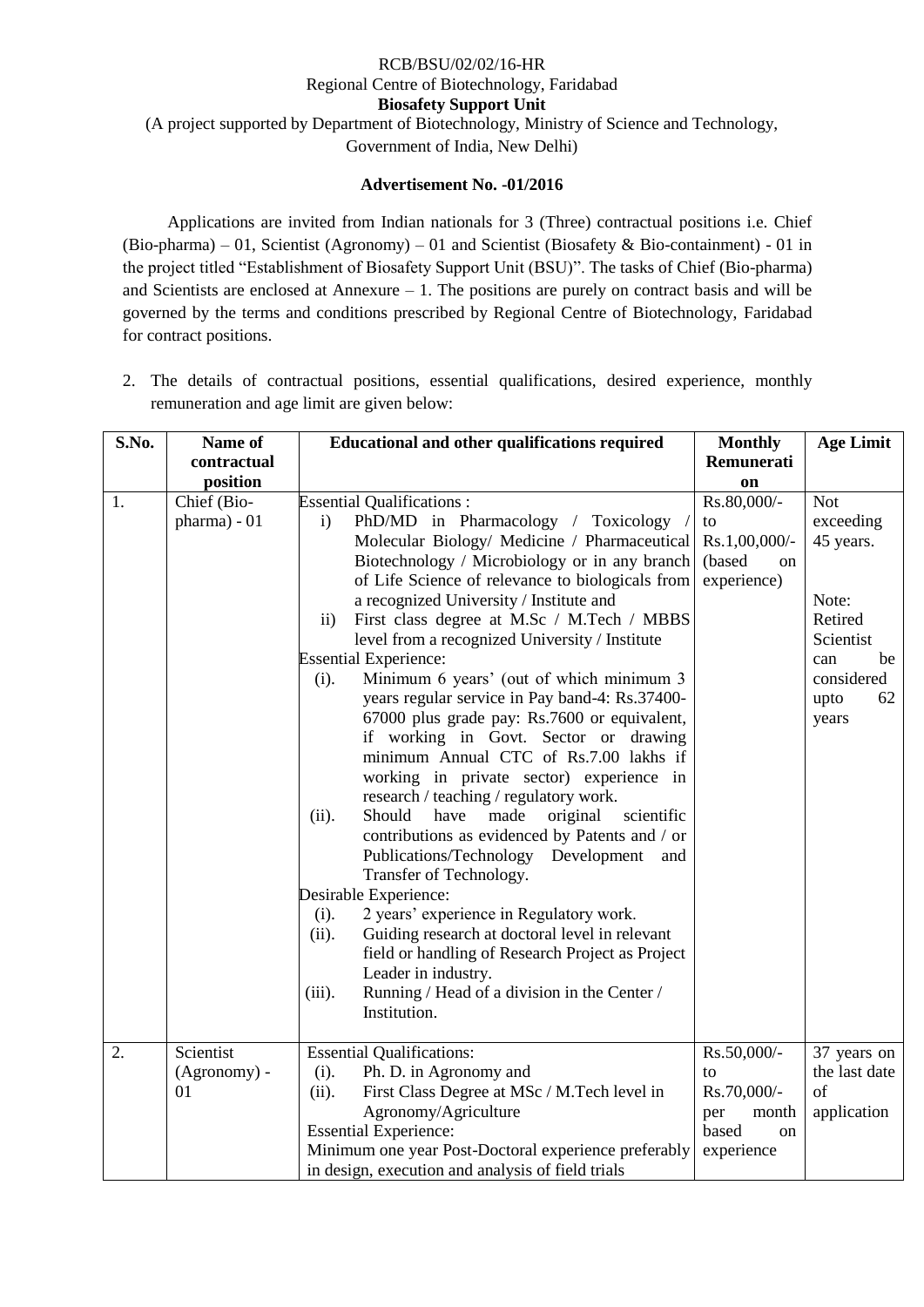| 3. | Scientist       | <b>Essential Qualifications:</b>                        | $Rs.50,000/-$          | 37 years on   |
|----|-----------------|---------------------------------------------------------|------------------------|---------------|
|    | (Biosafety $\&$ | Ph. D. in any field of Biological Sciences<br>$(i)$ .   | to                     | the last date |
|    | Bio-            | First Class Degree at MSc / M.Tech level in<br>(ii).    | $Rs.70,000/-$          | of            |
|    | containment) -  | any field of Biological Sciences                        | month<br>per           | application   |
|    | 01              | <b>Essential Experience:</b>                            | based<br><sub>on</sub> |               |
|    |                 | Minimum one year Post-Doctoral experience in BSL-       | experience             |               |
|    |                 | III /IV Bio-Containment Facilities in Public or Private |                        |               |
|    |                 | Sector.                                                 |                        |               |

- 3. The other conditions of contractual positions are as follows:
	- a. Appointment will be made on contract basis for a period of one year initially which may be extended depending on the performance evaluation on yearly basis with an increment of 5 % of consolidated remuneration upto the period of project. The project is presently upto March, 2017.
	- b. The applicant will be responsible for the authenticity of information, other documents and photographs submitted.
	- c. The RCB reserves the right to relax qualification, experience and age limit for otherwise exceptional candidates. RCB may also offer higher remuneration for experienced candidates.
	- d. The candidates will be shortlisted on the basis of merit and need of the project. Mere possessing the prescribed qualifications does not entitled that the candidate would be called for interview.
	- e. Shortlisted Candidates will be informed by e-mail about the interview date. So the candidate must provide valid E-mail IDs in their application.
	- f. Shortlisted candidates have to present themselves for the interview on the interview date with updated CV and original and attested photocopies of mark sheets/certificates in support of their academic qualifications and experience.
	- g. The persons in employment in Government/Semi Government Departments/ Autonomous Organizations are required to get their applications forwarded through their employer or the applicants should submit a "No Objection Certificate" from the employer at the time of interview.
	- h. There is no application fee.
	- i. No TA/DA will be paid for appearing in the Test/Interview.
	- j. Last date of receipt of application will be 21 days from the date of publication of Advertisement in Newspaper.
	- k. Application form complete in all respects, with enclosures should be sent in a closed cover with a superscription on the cover "Application for the position of ……….. (……………………) on contractual basis" at the following address:

Manager (A&F), Biosafety Support Unit (BSU), 5-6 Institutional Area (NPC Building), Lodhi Road, New Delhi-110003 (Telephone – 011-24654009)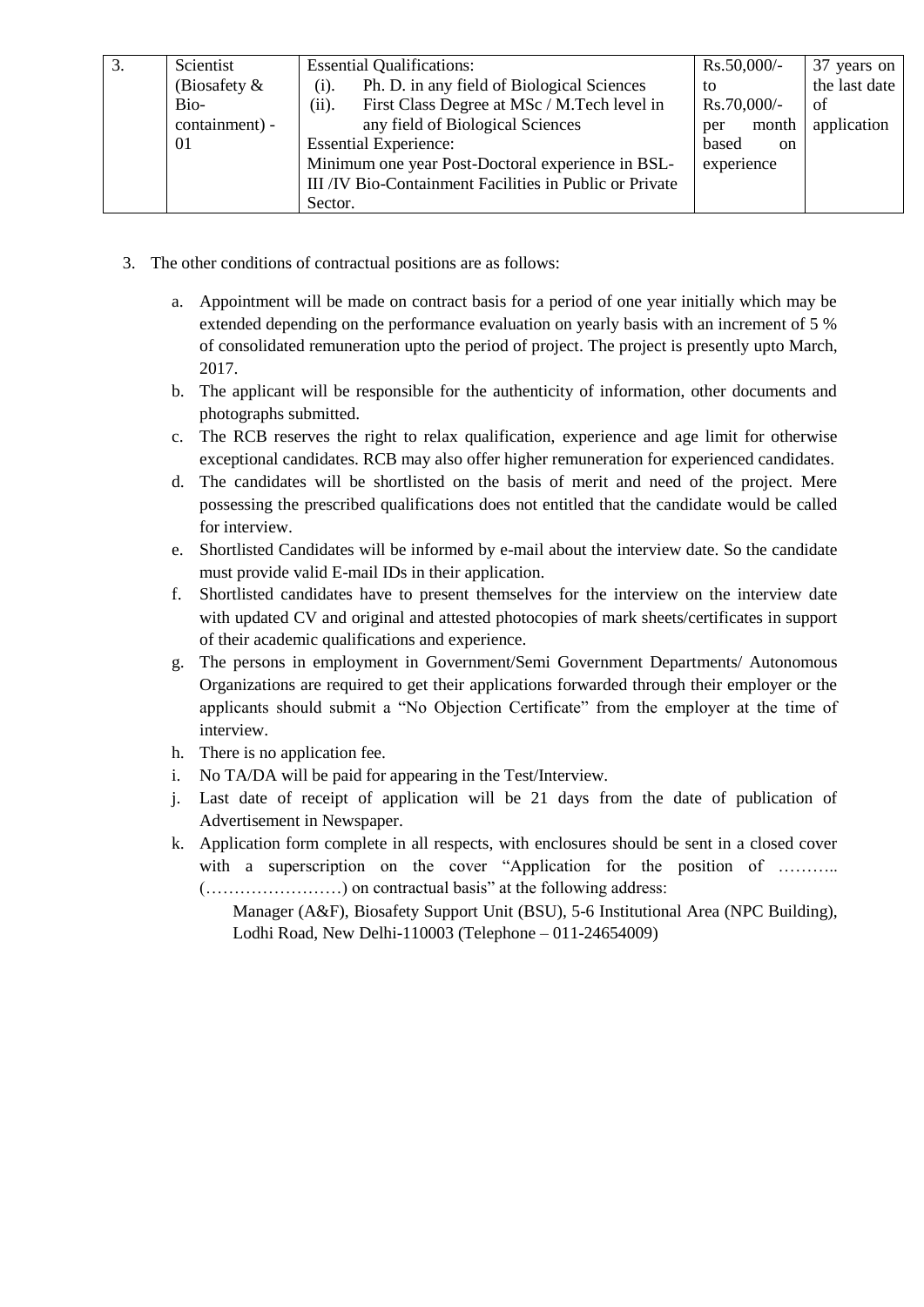#### **Task of Chief (Bio-pharma) & Scientists of Biosafety Support Unit**

Realizing the need to continually strengthen the biosafety regulatory system for addressing current and upcoming challenges in Research & Development in field of genetically modified crops and r- DNA technology based pharmaceutical products, Department of Biotechnology has sanctioned the project "Establishment of Biosafety Support Unit (BSU)" being implemented at Regional Centre of Biotechnology, Faridabad to assist the Review Committee on Genetic Manipulation (RCGM) and Genetic Engineering Appraisal Committee (GEAC) for their regulatory functions, training, capacity building and for communication activities. The BSU is functioning at New Delhi. The task of Chief (Bio-pharma) & Scientists of Biosafety Support Unit are as follows:

#### **Chief (Bio-pharma):**

The Chief (Bio-pharma) will function as head of the Risk Assessment Unit (Bio-pharma) and will lead a team of 4-5 scientists. The Chief (Bio-pharma) will function under Chief Scientific Officer, BSU and will be responsible for following tasks:

- (i). To assist RCGM/GEAC (Statutory bodies under Rules 1989 of EPA 1986) in scrutiny of the applications received for conducting research in biotechnology/biologicals/pharma/drugs etc., in the monitoring of field / lab trials and in streamlining the regulatory functions. The main focus of the unit will be on scrutiny of the received applications for the data submitted, protocol followed during the generation of data and other regulatory compliance.
- (ii). To develop the draft guidelines and protocols for generating biosafety data to address the challenges raised by the emerging areas of Biotechnology/ Biologicals/Pharma/Drugs.
- (iii). To analyze the training need for the personnel engaged in Biosafety regulation and would work towards training and capacity building of the personnel in regulatory science.
- (iv). To provide appropriate scientific information on emerging issues in regulatory work in the areas of Biotechnology/ Biologicals/Pharma/Drugs.
- (v). To provide other requisite services to RCGM/GEAC and their Sub-Committees/Central Compliance Committees etc.
- (vi). Any other duties as instructed by the CSO, BSU.

#### **Scientists:**

Scientists of the Biosafety Support Unit are required to undertake regulatory risk assessment, risk analysis and examine appropriate risk management strategies etc. They will be involved in scrutiny of applications received for risk assessment, in preparation of reports to facilitate decision making by the Competent Bodies, in the development of guidelines and protocols for generating biosafety data to address the challenges raised by the emerging areas of biotechnology etc. and other duties as instructed by the Executive Director, RCB, Chief Scientific Officer, BSU and Chief.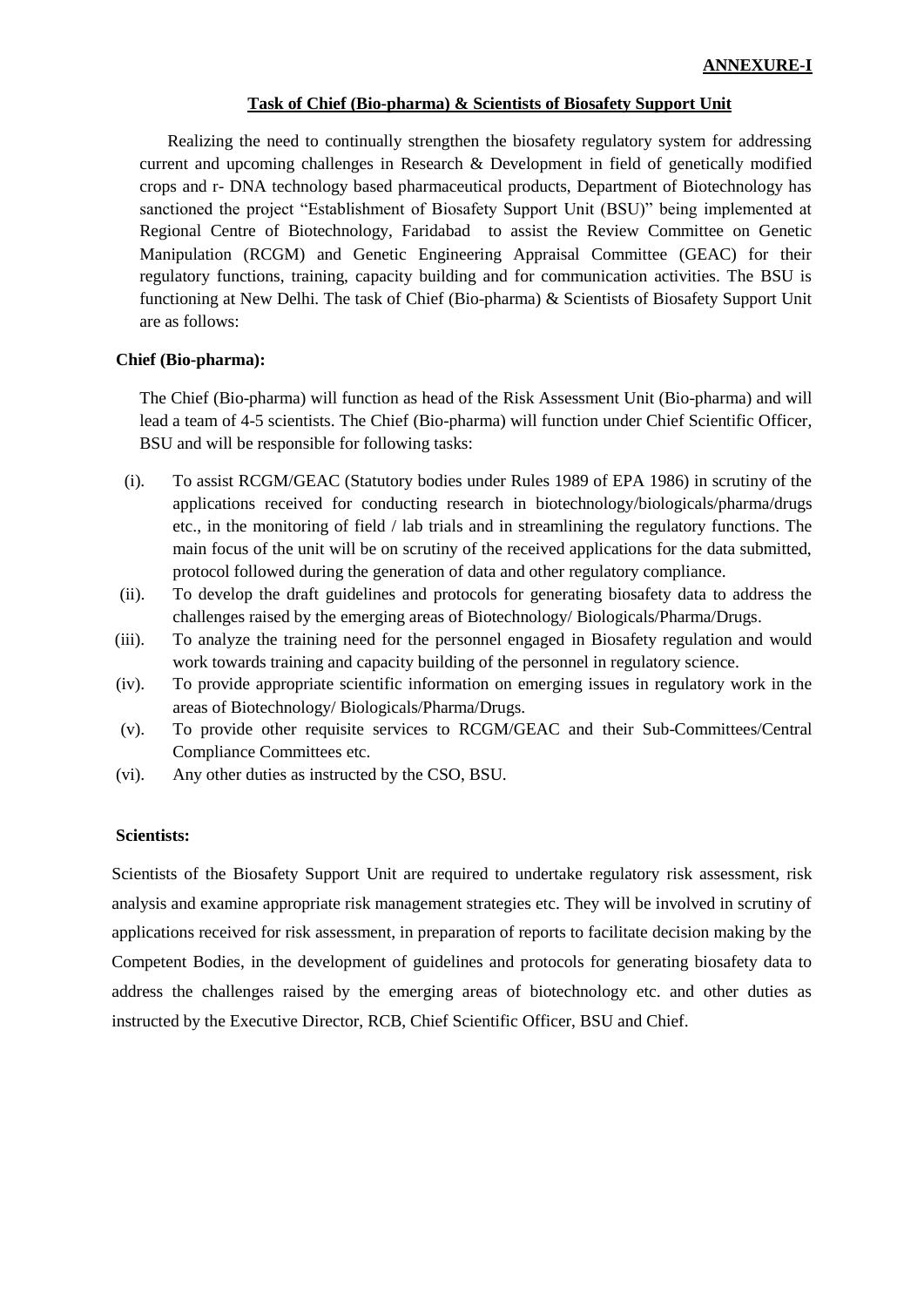APPLICATION FORM FOR THE CONTRACTUAL POSITIONS OF SCIENTIST (.............................)

- 1. Advertisement No:01/2016
- 2. Position applied for:
- 3. Name :
- 4. Father's/Husband's Name:
- 5. Date of Birth:
- 6. Marital status:
- 7. Complete Postal address:
- 8. Valid E-mail ID:
- 9. Telephone Nos.:

### 10. Educational Qualification

| S.  | Qualification          | Subject/Discipline | <b>Board</b> | Year | οf<br>%    |  |
|-----|------------------------|--------------------|--------------|------|------------|--|
| No. |                        |                    |              |      | Marks/CGPA |  |
|     | Post Doctorate         |                    |              |      |            |  |
|     | Doctorate              |                    |              |      |            |  |
|     | PG                     |                    |              |      |            |  |
|     | Graduation             |                    |              |      |            |  |
|     | Senior                 |                    |              |      |            |  |
|     | Secondary/Intermediate |                    |              |      |            |  |
|     | Other                  |                    |              |      |            |  |

11. Experience: Details of Employment in chronological order.

| S.<br>No. | Organization | Post<br>held | From | To | Total<br>experience | Last<br>pay<br>drawn | of<br>Nature<br>appointment<br>(Regular/Contract/ | Nature<br>of Job |
|-----------|--------------|--------------|------|----|---------------------|----------------------|---------------------------------------------------|------------------|
|           |              |              |      |    |                     |                      | Adhoc)                                            |                  |
|           |              |              |      |    |                     |                      |                                                   |                  |
|           |              |              |      |    |                     |                      |                                                   |                  |
|           |              |              |      |    |                     |                      |                                                   |                  |
|           |              |              |      |    |                     |                      |                                                   |                  |
|           |              |              |      |    |                     |                      |                                                   |                  |
|           |              |              |      |    |                     |                      |                                                   |                  |
|           |              |              |      |    |                     |                      |                                                   |                  |

Enclose a separate sheet duly authenticated under your signature if necessary

- 12. Publications:
- 13. Exposure to various analytical techniques:
- 14. Membership of professional bodies, awards, honors, fellowship etc.
- 15. Nature of present employment i.e. contractual or temporary or quasi permanent or permanent
- 16. Brief description of present/Last job (responsibilities and assignments )